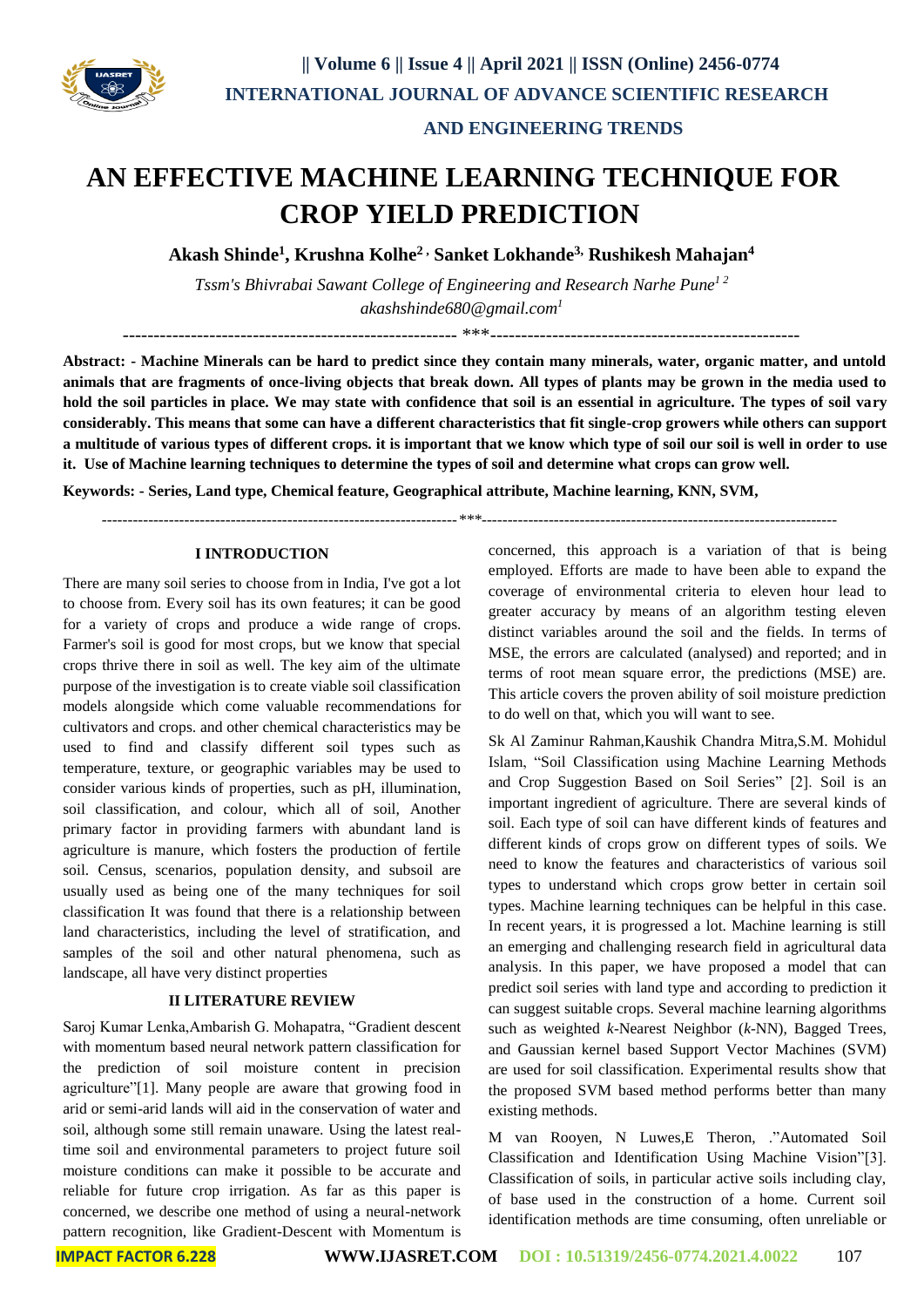

### **|| Volume 6 || Issue 4 || April 2021 || ISSN (Online) 2456-0774 INTERNATIONAL JOURNAL OF ADVANCE SCIENTIFIC RESEARCH AND ENGINEERING TRENDS**

very costly. Inaccurate findings may result in the incorrect foundation form causing foundations to shift and the building to break and become unstable. By using an integrated device applying machine vision, more precise outcomes can be obtained and test durations can be reduced significantly.

Srunitha.k,Dr.S.Padmavathi , "Performance of SVM Classifier For Image Based Soil Classification"[4]. To separate the soil into groups and its soil characteristics is to soil groups, in turn, with characteristic behaviour and method of dissolving the latter. Food exporting is nearly anywhere on product as food as a matter of course: Virtually all countries rely on exporting something related to the farm, which means virtually all of them depend on soil characteristics. Classification and characterization of soil properties are very crucial to soil fertility testing. The soil type has already been identified; now preventing agricultural product loss is unnecessary. the mechanical properties of the material can serve as the principal factor in an engineer's classification This paper discusses how soil type classification is accomplished using the machine learning method known as help vector machines. Soil classification involves things like taking a file, preprocessing it, and extracting features, among other things. Images of different types of soil texture are obtained by passing them through a low-pass filter, Gabor functions, and using colour quantization. Mean amplitude, standard deviation, histogram, and standard deviation are assumed to be statistical parameters.

Sofianita Mutalib, S-N-Fadhlun Jamian,Shuzlina Abdul-Rahman, Azlinah Mohamed , "Soil Classification: An Application of Self Organising Map and k-means"[5]. This paper discusses the application of two unsupervised methods in classifying type of soils. Soils that are suitable for agricultural activities can be classified into four classes which are hill soil, organic soil, alteration soil and alluvium soil. In addition, no specific support system is able to classify the type of soil and retrieve the information for location and suitable plants for local purposes. In this study, we applied self organizing map (SOM) and k-means in constructing the classification model.. The inputs for this study are color, texture, drainage class and terrain. Throughout the process of training and testing, the classification rate for this SOM and k–means are 91.8% and 79.8% respectively.

#### **III ALGORITHM**

Convolutional network (CNN) is a deep learning algorithm that can attach variable value to various image features. CNNs have high precision when used for image detection and identification due to their use in medical imaging applications. CNN's concept is similar to a funnel. It first starts at the bottom, then broadens out into a broader range of recipients and is eventually after the time period of time all those participating in the network can all receive the same or same message



#### **IV PROBLEM STATEMENT**

It's ideal for a different kind of plant. In this method, we are using machine learning methods, we're classifying the soil with the use of our farms and advising farmers according to it. The expansion of the machine learning techniques used to classify soil and crop, in the context of the multi-variable logistic model, tends to reduce cost.

#### **V OBJECTIVE**

- The main goal of this project is to classify soil series.
- As well as to predict suitable crop.

#### **VI PROPOSED SYSTEM**

A small amount of soil is an essential to agriculture. The soil consists of many varieties. A given type of soil can support a certain species of plant, or crop, but different types of plant and crop can have different properties. It is important to have knowledge of the characteristics and features of different soil types if we want to know which crops do well in those soils. Conversely, these machine learning methods might be just what is needed here. When it comes to data organisation, it is possible to use the clustering method to first group it, and then classify the data based on soil and locations using the Random Tree algorithm. We can apply priority expansion to find a suitable crops to find an association rule of that helps with soil type When expanding a soil sequence or a soil type, these become soil categories in the database. , the system's ability to accurately forecasts the maximum capacity of an irrigation system has to produce yield the next year (i.e. soil series and land type). Three separate classification approaches are employed: multinomial logistic, kernel tree, and bagged support vector machine.